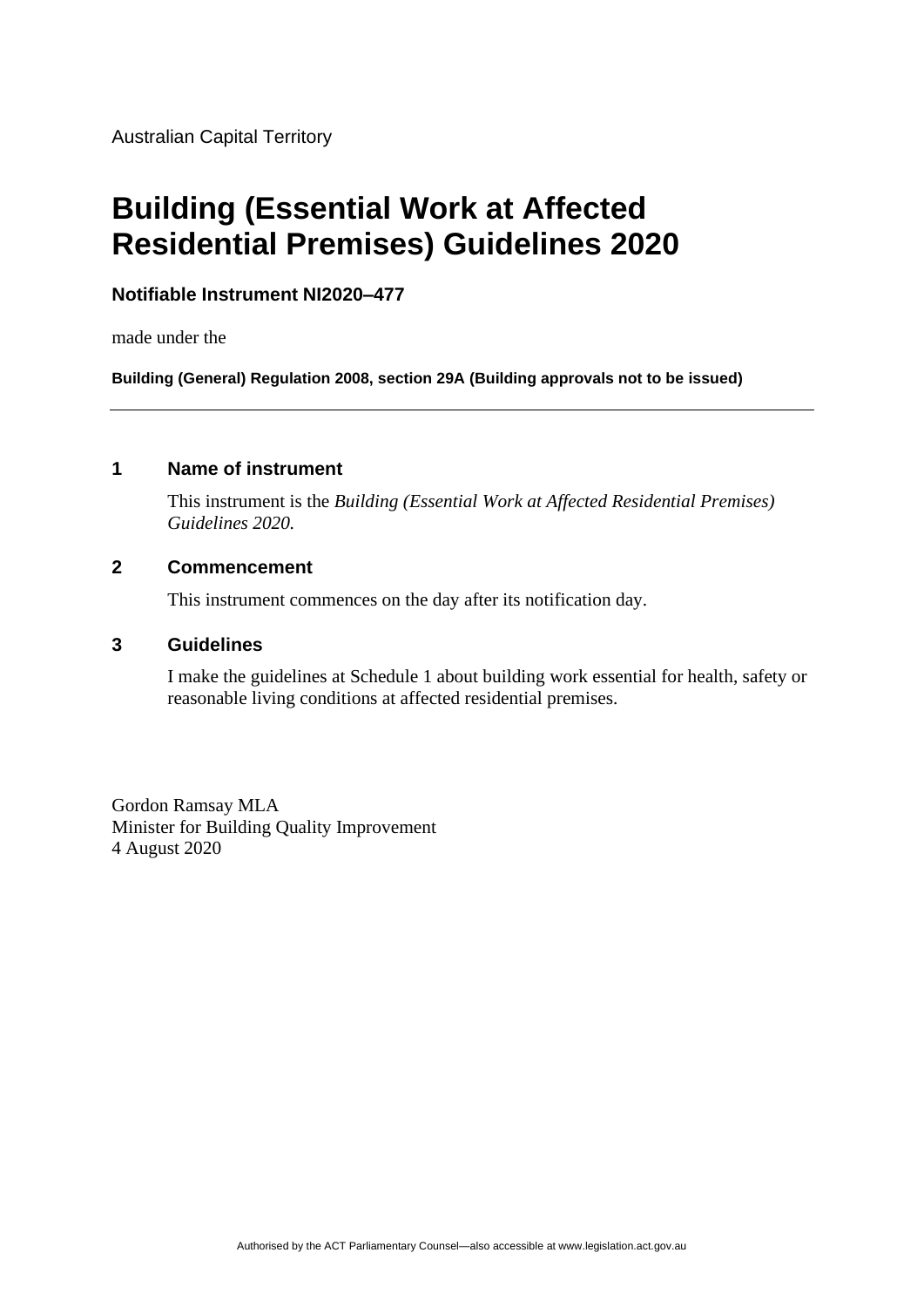# **Schedule 1**

(*see section 3*)

# **GUIDELINES ON BUILDING WORK ESSENTIAL FOR HEALTH, SAFETY OR REASONABLE LIVING CONDITIONS AT LOOSE-FILL ASBESTOS AFFECTED PREMISES**

*Note:* these guidelines apply for the assessment of building work under the *Building Act 2004* and the *Building (General) Regulation 2008.* 

# **1. PURPOSE OF THE GUIDELINES**

These guidelines provide guidance to building certifiers, building industry practitioners, owners of residential premises affected by loose-fill asbestos insulation (affected residential premises) and the general public on what building work is considered essential for health, safety or reasonable living conditions and may be undertaken.

# **2. GUIDING PRINCIPLES AND EXAMPLES FOR ESSENTIAL WORK**

The following principles and examples are provided to assist building certifiers, building industry practitioners, owners of affected residential premises and the general public about the types of building work at affected residential premises which are considered essential for health, safety or reasonable living conditions.

# **2.1. Principles for essential work**

- 1. Building work is permitted only where it is necessary to allow lawful occupants to maintain tenable conditions to continue to live in their homes (affected residential premises).
- 2. Building work is permitted only where it is necessary to be undertaken to allow the occupant to remain in the home until mid-2025 (when Government will consider compulsory acquisition actions, as previously announced).
- 3. Building work which involves aesthetic improvements is not considered essential and is not permitted.
- 4. Building work must be for an essential health, safety or reasonable living conditions, such as for reasons detailed below.
- **5.** Where applicable, proposed building work should be supported by written evidence from a relevant professional of the essential need for the work to be undertaken, for example: a health professional or disability access professional.

# **2.2. Examples**

Examples of building work which are considered essential for health, safety or reasonable living conditions at affected residential premises may include, but are not limited to, the following:

*Health* – building work that is required to support ongoing health requirements. For example:

• Internal and external alterations itemised within a relevant Australian standard for accessibility or adaptability or the National Construction Code, required to address